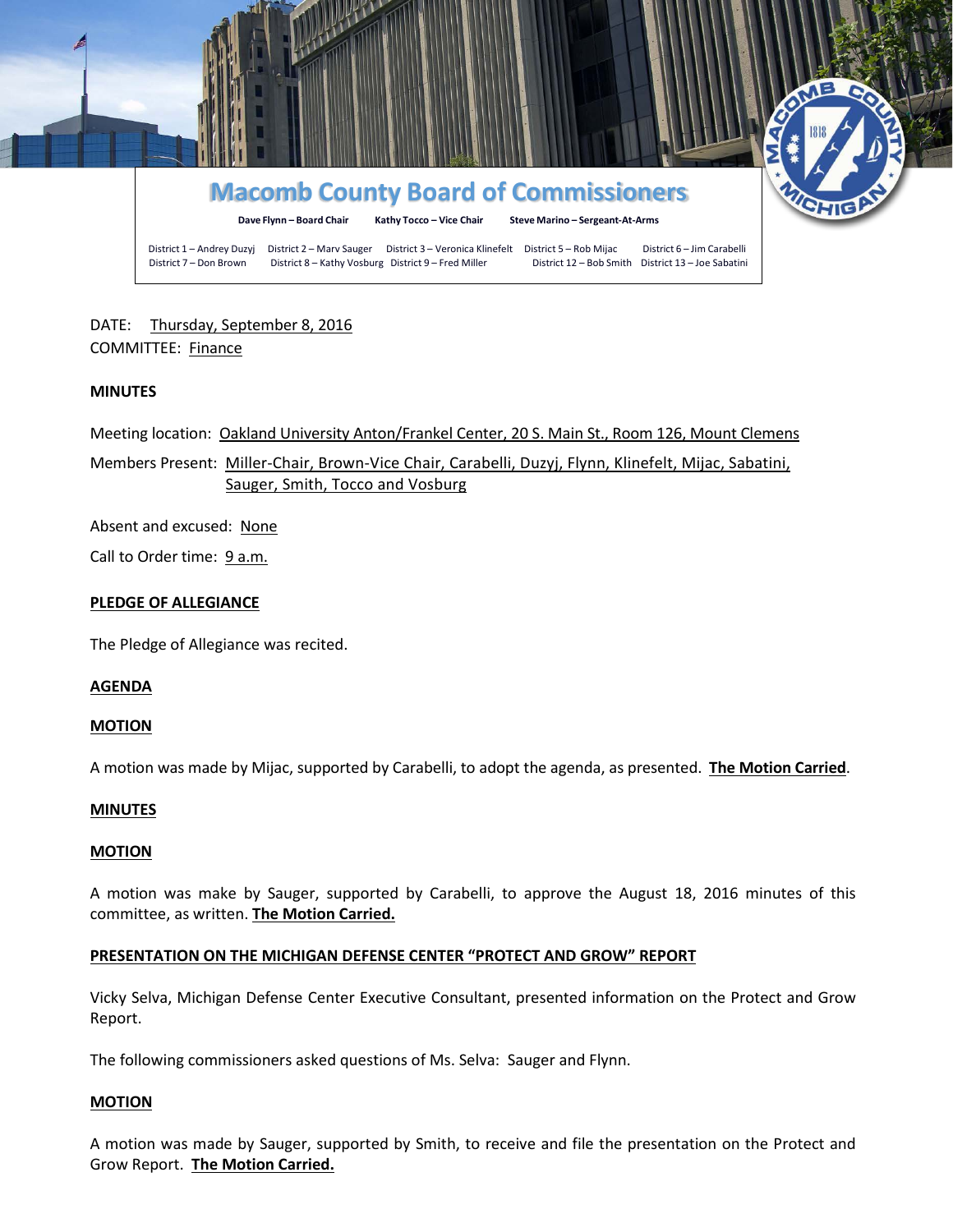# **ITEMS WAIVED BY INFRASTRUCTURE/ECONOMIC DEVELOPMENT COMMITTEE CO-CHAIRS**

### **Contract with Teltow Contracting / Cost Share Agreement with Shelby and Macomb Townships**

### **COMMITTEE RECOMMENDATION – MOTION**

A motion was made by Brown, supported by Sabatini, to recommend that the Board of Commissioners approve the award of bid and contractor contract with Teltow Contracting and the cost share agreement with Shelby and Macomb Townships in association with the paving of Hayes Road from 25 Mile Road to 26 Mile Road; further, a copy of this Board of Commissioners' action is directed to be delivered forthwith to the Office of the County Executive.

The following commissioner asked a question of Bob Hoepfner, Department of Roads Director: Carabelli.

Chair Miller called for a vote on the motion and **THE MOTION CARRIED.**

# **Contract with Dan's Excavating / Cost Share Agreement with Macomb Township**

#### **COMMITTEE RECOMMENDATION – MOTION**

A motion was made by Sabatini, supported by Marino, to recommend that the Board of Commissioners approve the award of bid and contractor contract with Dan's Excavating and the cost share agreement with Macomb Township in association with the construction of a roundabout at the intersection of 25 Mile Road and Romeo Plank; further, a copy of this Board of Commissioners' action is directed to be delivered forthwith to the Office of the County Executive.

The following commissioners asked questions of Bob Hoepfner, Department of Roads Director: Carabelli and Smith.

Chair Miller called for a vote on the motion and **THE MOTION CARRIED.**

#### A**DOPT PROCLAMATION COMMENDING PASQUALE "CHUCK" RANDAZZO (OFFERED BY CARABELLI)**

#### **COMMITTEE RECOMMENDATION – MOTION**

A motion was made by Carabelli, supported by Marino, to recommend that the Board of Commissioners adopt a proclamation commending Pasquale "Chuck" Randazzo on being named the 2016 Man of the Year by Lodge Figli Della Sicillia.

Commissioner Marino requested that his name be added; there were no objections.

Chair Miller called for a vote on the motion and **THE MOTION CARRIED.**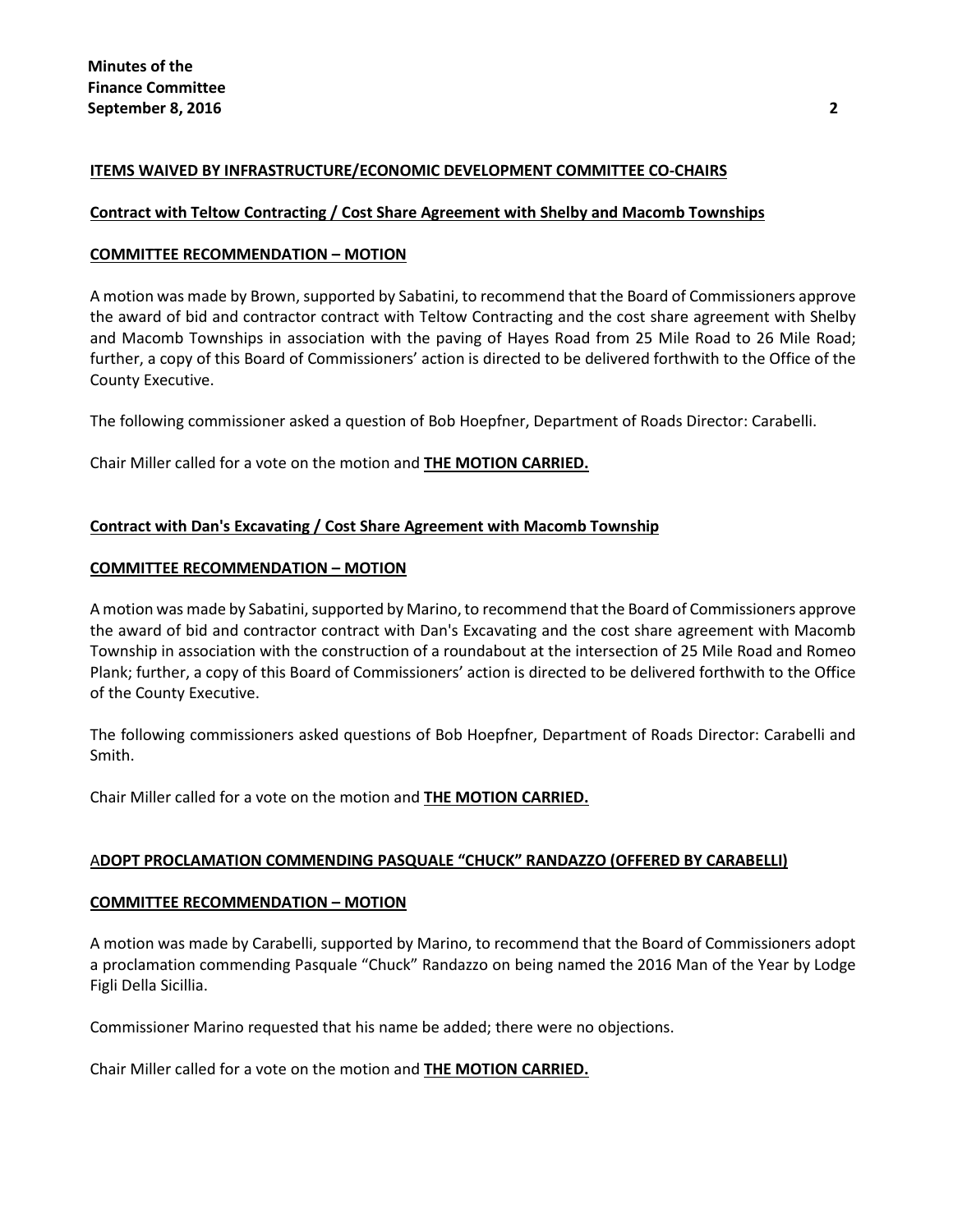# **RECOMMENDATION FROM 9-7-16 HEALTH AND HUMAN SERVICES COMMITTEE MEETING**

# **Budget Amendment / Support Medicaid Outreach Program / Health Department**

# **COMMITTEE RECOMMENDATION – MOTION**

A motion was made by Duzyj, supported by Sauger, to recommend that the Board of Commissioners authorize a budget amendment in the amount of \$175,000 to support the Department's Medicaid Outreach program and contracts with Macomb Children's Healthcare Access Program (MCHAP) and Michigan Association of United Ways (MAUW). The Michigan Department of Health and Human Services (MDHHS) approved an increase in the Health Department's Health Grant fund. The addition of a Medicaid Outreach program category will result in an increase to the 219 Health Grant Fund revenues and expenses of \$175,000; further, this budget action addresses budgetary issues only. It does not constitute the Commission's approval of any County contract. If a contract requires Commission approval under the County's Contracting Policy or the County's Procurement Ordinance, such approval must be sought separately; further, a copy of this Board of Commissioners' action is directed to be delivered forthwith to the Office of the County Executive. **THE MOTION CARRIED.**

# **DEPARTMENT BUDGET REVIEW – FINANCE AND RISK**

Finance Director Steve Smigiel summarized the budgets for Finance and Risk Management.

Also present was Risk Management and Safety Director John Anderson, who provided some highlights of the budget.

The following commissioners spoke: Duzyj, Sabatini, and Vosburg.

# **DEPARTMENT BUDGET REVIEW – EQUALIZATION**

Finance Director Steve Smigiel summarized the budget for Equalization.

Also present was Equalization Director Kristen Sieloff, who provided some highlights of the budget.

The following commissioners spoke: Marino and Vosburg

# **DEPARTMENT BUDGET REVIEW – PURCHASING**

Finance Director Steve Smigiel summarized the budget for Purchasing.

Also present was Purchasing Manager Polly Helzer and Assistant Purchasing Director Jeff Derowski, who provided some highlights of the budget.

The following commissioners spoke: Vosburg, Sabatini, Carabelli, Sauger, and Tocco.

#### **MOTION**

A motion was made by Marino, supported by Klinefelt, to receive and file the previous three budget reviews. **The Motion Carried.**